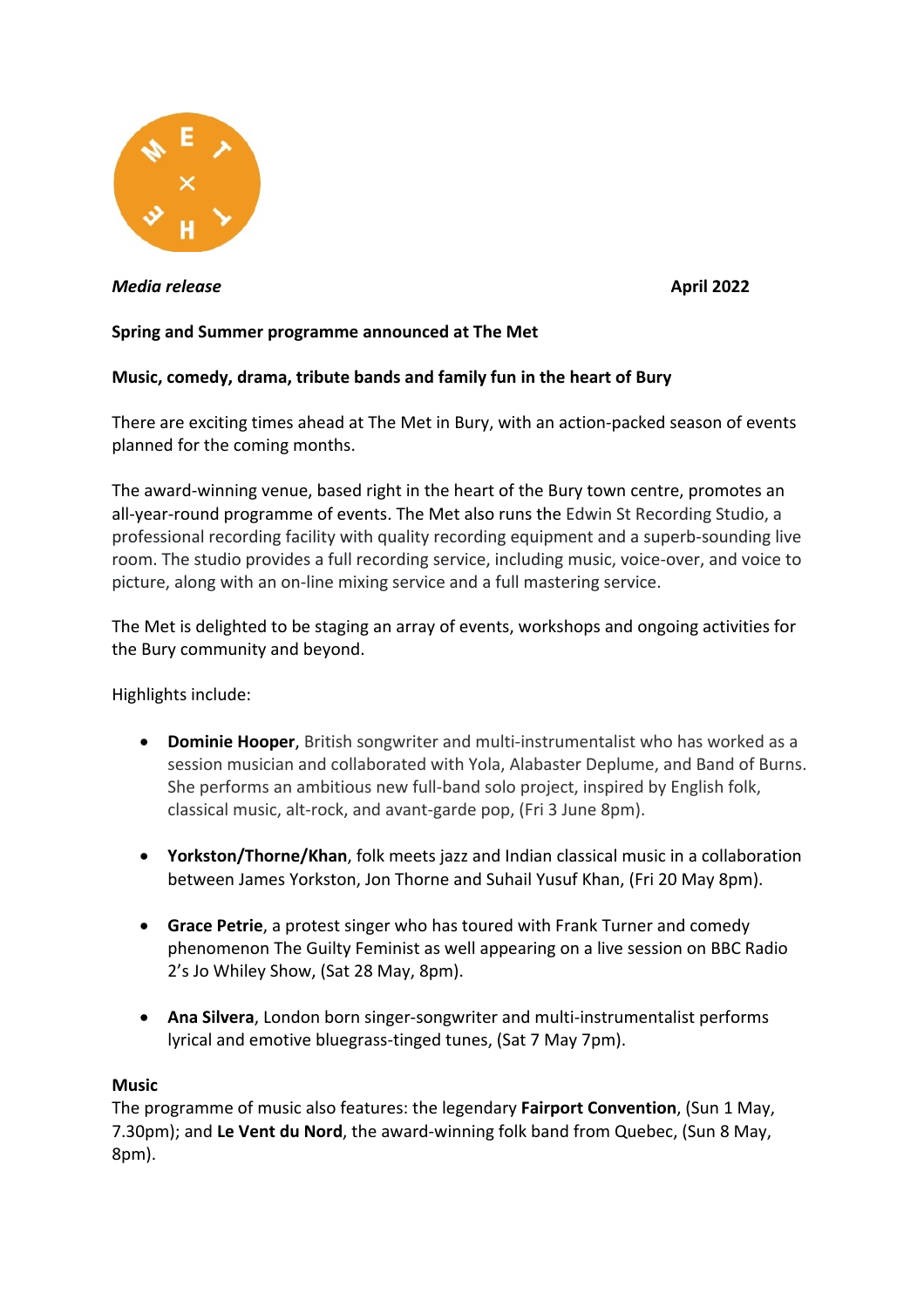## **Comedy**

With its intimate atmosphere and well stocked bar, The Met is the perfect venue for great night of comedy. **First Thursday Comedy Club** features both well-known comedians and up and coming talent. The line ups include Justin Moorhouse, Mark Nelson, Scott Bennett and Harriet Dyer (first Thursday of each month, 8pm); and **Bernard Wrigley,** aka "The Bolton Bullfrog", Bernard Wrigley performs his unique blend of songs, stories, monologues, very silly one-verse poems and guitar playing, (Wed 4 May, 8pm).

### **Theatre**

### **The Navy Lark Tour**

The classic radio series is brought to life on stage by a cast of three. The original show became a cult classic, featuring Leslie Phillips, Dennis Price, Ronnie Barker and Jon Pertwee, running for a staggering 244 episodes between 1959 and 1977, (Thu 5 May, 7.30pm).

## **Greater Manchester Fringe Festival (1 – 31 July, various venues)**

The Met is proud to be part of the Greater Manchester Fringe Festival hosting **Tropicana, (Thu 14 July, 7.30 pm).** 

## **Emerging Showcase**

Emerging Showcase is a new programme strand showcasing new and emerging music talent from Bury and Greater Manchester, originally created as an online programme during Covid to give artists opportunities and online gigs for the Met's audiences. There will be one event per month to support emerging music artists in the local area. The line-up includes: **DENOVA**, Bury alt-rock band Denova. (Fri 13 May, 7pm); **Ollie West & The Wildflowers**, Initially inspired by the music of Billy Joel, Elbow and Joni Mitchell, Ollie's writing has explored jazz, folk, world music, pop, rock, prog and classical music to create a unique sound. (Thu 9 June, 7pm); **The Cuza**, fresh on the scene, Cuza come to The Met for one night only off the back of their first EP release. (Sat 16 July, 7pm)

### **Tribute acts**

As always, The Met's programme features a host of tribute acts including: **Desperado,** a two-hour journey through the Eagles song book, (Sat 7 May, 7.30); and **Kate Bush-Ka**, an immersive performance of Kate's repertoire beginning with her first album The Kick Inside, (Sat 14 May,8.30pm).

### **Family Friendly**

The Met welcomes children and families with a programme of shows and workshops including: **Curious Investigators**, a cracking adventure created in collaboration with engineering experts from Lancaster University, suitable for 3–7-year-olds and their grownups, (Sat 23 April, 11am & 2pm).

**Handa's Surprise**, Little Angel Theatre's adventure with puppetry, live music and song, suitable for 3–5-year-olds, (Sat 18 June, 11am and 1.30pm).

Regular workshops are held at The Met and include: Bury Youth Theatre; Met Express, the theatre's own disability theatre company; Aiming High, a specialist youth theatre for autistic